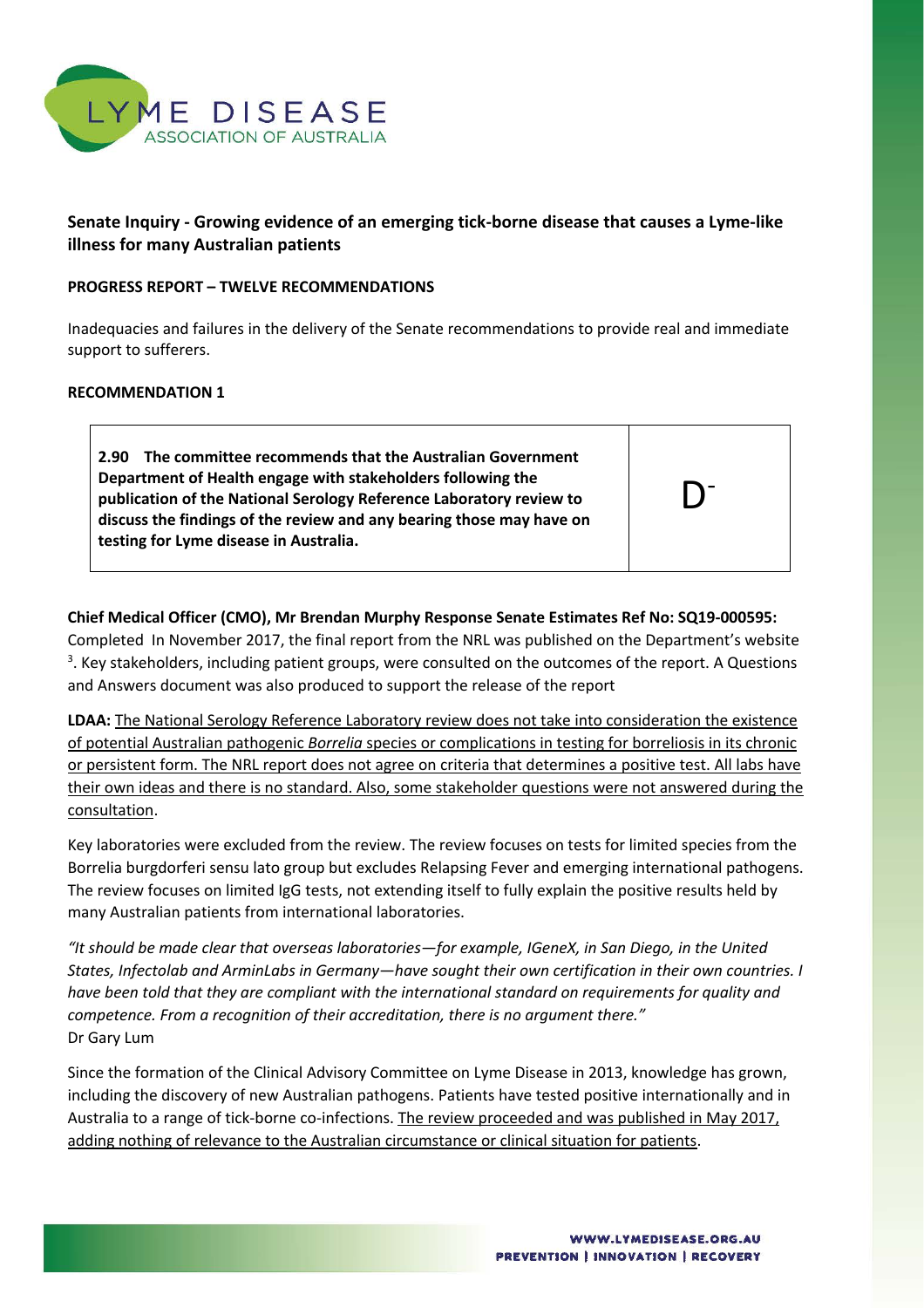

There has been no review of non-Borrelia tick-borne pathogen testing and whether NATA-accredited laboratories are using world-class tests. While the Inquiry recommendations were made in 2016, patient expectation is that they should have been long-fulfilled and the Government proactively taking next steps.

## **RECOMMENDATION 2**

**2.91 The committee recommends that the Australian Government increase funding for research into tick-borne pathogens as a matter of urgency. This funding should include:**

- **funding for research on pathogens which may cause infection;**
- **funding for research on whether newly identified pathogens can cause illness in humans; and**
- **funding for the development of diagnostic tests which can detect infection by any newly identified pathogens endemic to Australia.**

**Chief Medical Officer (CMO) Response Senate Estimates Ref No: SQ19-000595: Progressing. The Department has commenced exploring options to fund future research into tick-borne pathogens and the impact on human health. The NHMRC has made \$3 million in funding available through a Targeted Call for Research into Debilitating Symptom Complexes Attributed to Ticks (DSCATT)**

**LDAA:** Funding of research into tick-borne pathogens that may cause infection and illness in humans has been somewhat addressed by the allocation of \$2 million of the NHMRC Targeted Call for Research grant to Peter Irwin's research team at Murdoch University. The expected end date of this 4.5-year long-term project is 31 October 2023. Compared to Billions thrown at Covid19 and livestock testing, for a zoonotic disease that causes similar high morbidity and mortality, particularly by suicide, this is mere token money.

Further, it is noted at the time of writing this review that the Lyme disease position statement was updated on 17 Aug to include the following projects:

"A tick survey to better understand which bacteria, viruses and other pathogens are carried by ticks in Australia and their impact on human health. The Commonwealth Scientific and Industrial Research Organisation has been engaged to progress this project. The project is due for completion in mid-2021".

"A case study biobank to gather and analyse samples from DSCATT patients for possible biomarkers. The Commonwealth Scientific and Industrial Research Organisation has been engaged to progress this project. The project is due for completion in mid-2021".

Past stakeholders, including doctor and patient groups and advocacies including LDAA were not notified or included in the terms of reference of and have very limited information about these research projects. The CSIRO biomarker project necessitates biological samples from "*DSCATT positive and DSCATT negative patients."* As there is no test that identifies DSCATT, and guidelines specifically state "DSCATT is not a diagnosable disease or a clinical diagnosis", how are patients designated as "DSCATT positive or negative?"

It is of concern that we do not know the CSIRO's criteria of a DSCATT patient, whether a mix of chronic, very long-term chronic and acute patients will be included, and whether patients from many localities will be included.

D-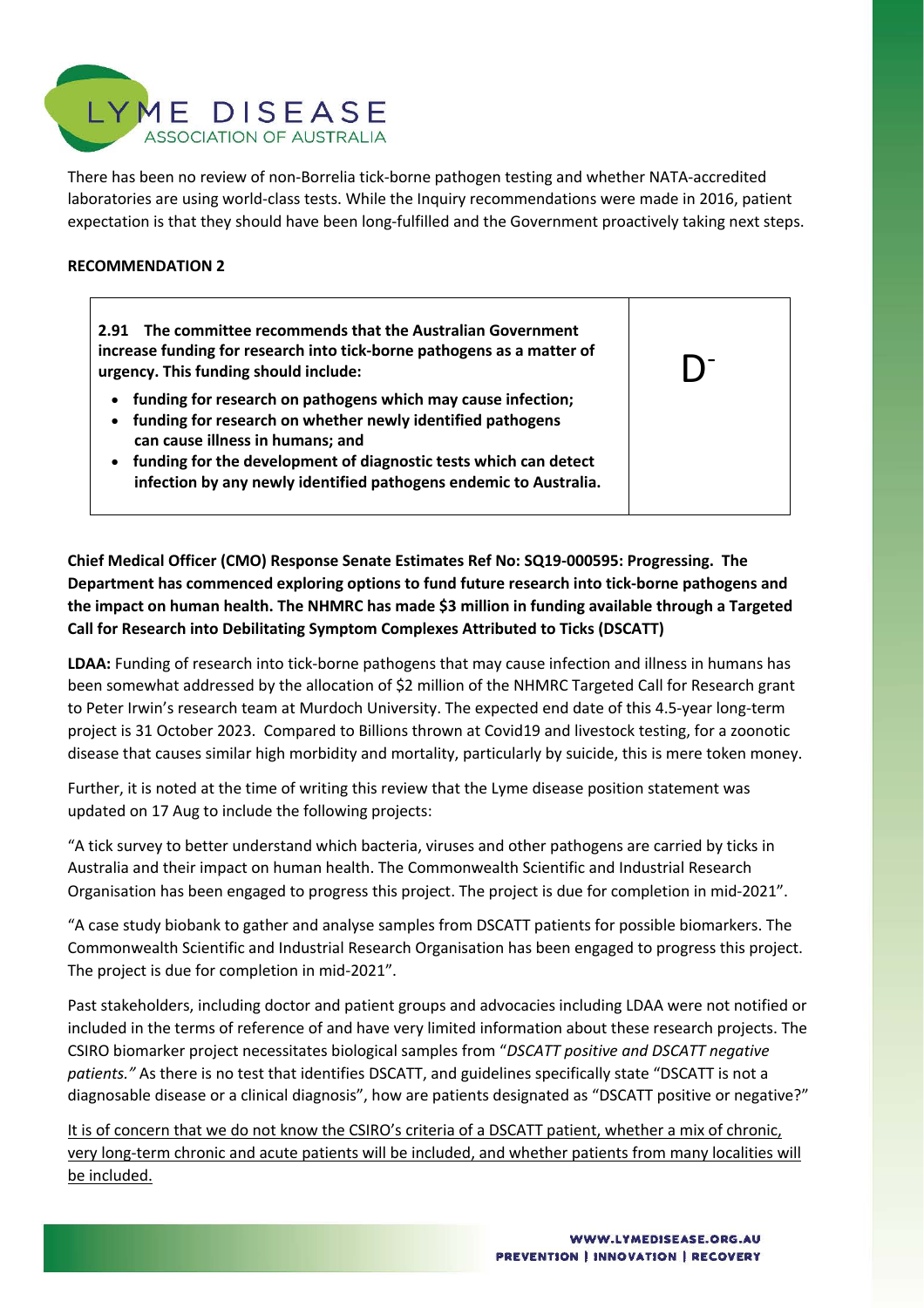

Funding for the development of diagnostic tests, as a matter of urgency, has not been allocated, and it would seem will only be addressed subsequent to completion of in-progress research, if at all, depending on research results.

\$1 million of the NHMRC Targeted Call for Research grant was allocated to Richard Kanaan's research team at the University of Melbourne for a project focusing on Cognitive Behavioural Therapy and Acceptance and Commitment Therapy. Why has no funding gone to human research apart from cognitive behaviour therapy and why did the Cognitive Behavioural Therapy researchers deliberately exclude the peak body, LDAA from patient engagement?

While the DoH has continually advised over the years that a case definition for Lyme-like illness cannot be created without a known pathogen, Kanaan's abstract states, "*We would first develop a case definition.*' Granted, that case definition would exclude cause of disease (so pathogen not required) as the project has a psychological focus. Patients, however, have been begging for exactly such a case definition, while research is in-progress, for years.

This study has caused much distress to the patient cohort because the government spent a third of the available NHMRC funds on a project to help patients better live with their disease, rather than diagnose and treat their disease. Some patients originally enrolled in Kanaan's research have since dropped out or been excluded due to unwillingness to proceed with a psychological therapy without any address of underlying disease. **Cognitive Behavioural Therapy in the absence of targeted medical treatment condemns sick Australians to continued suffering.**

### **RECOMMENDATION 3**

**3.54 The committee recommends that government medical authorities, in consultation with stakeholders including the Australian Chronic Infectious and Inflammatory Diseases Society (ACIIDS) and the Karl McManus Foundation, establish a clinical trial of treatment guidelines developed by ACIIDS with the aim of determining a safe treatment protocol for patients with tick-borne illness.**



**Chief Medical Officer (CMO) Response Senate Estimates Ref No: SQ19-000595: Progressing.** The Department has engaged consultants to develop, in consultation with stakeholders, an evidence-based clinical pathway and multidisciplinary care model for patients suffering from DSCATT (Refer Recommendation 5). Expected completion of project in early 2020. Further understanding of the underlying cause of DSCATT is required before discussions on potential treatment trials can progress.

**LDAA: ( RECOMMENDATION 3 HAS BEEN SO FAR IGNORED )** – The establishment of a clinical trial of treatment guidelines developed by Australian researchers and the ACIIDS doctors who were successfully treating tick-borne illness has not been funded due to disagreement on the likely cause of Lyme and associated diseases. \$3 million has been repeatedly requested for a project that would incorporate this research, however this request is consistently ignored.

LDAA has been specifically excluded from this process. Both are registered charities and patient advocate groups. It is also unknown why this is not prioritised as urgent considering the disease burden.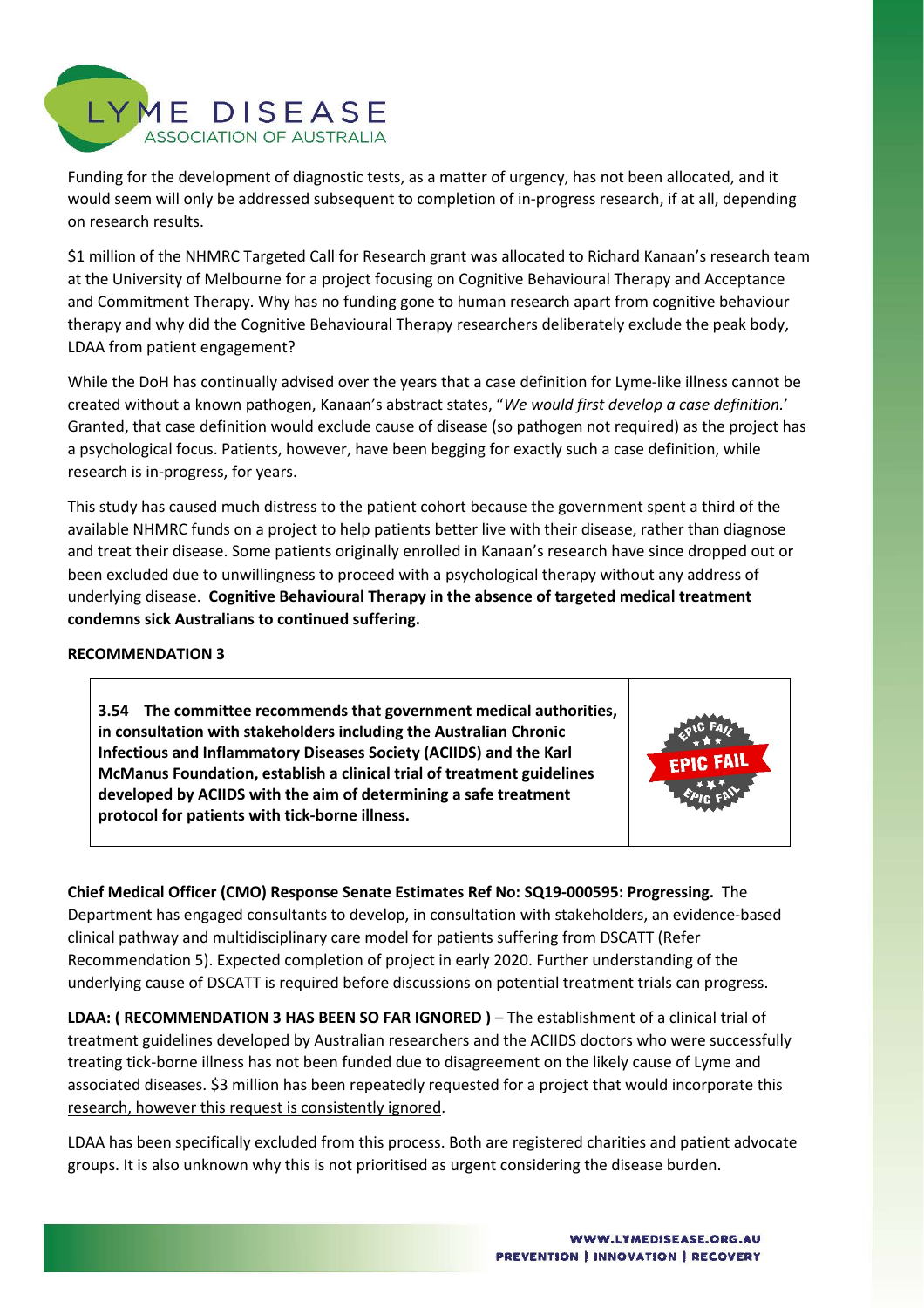

The failure to implement this recommendation, and the Government's choice to instead contract Allen & Clarke to develop a Clinical Pathway, is a major reason why we now have a not-fit-for-purpose Pathway published on the government website.

It would seem obvious that the medical practitioners already experienced in treating over 4000 of the patient cohort should have been the project leads.

## **RECOMMENDATION 4**

**3.55 The committee recommends that the Australian Government allocate funding for research into medically-appropriate treatment of tick-borne disease, and that medical authorities measure the value of treatment in terms of patient recovery and return to health. The best treatment options must then be developed into clinical treatment guidelines.**

**Chief Medical Officer (CMO) Response Senate Estimates Ref No: SQ19-000595: Ongoing. The Department has engaged consultants to develop, in consultation with stakeholders, an evidence-based clinical pathway and multidisciplinary care model for patients suffering from DSCATT (Refer Recommendation 5). Expected completion of project in early 2020. The NHMRC has made \$3 million in funding available through a Targeted Call for Research into DSCATT. Further understanding of the causes of DSCATT is needed before ethical clinical trials can be designed.**

**LDAA: ( RECOMMENDATION 4 HAS BEEN SO FAR IGNORED )** – Funding for research into the appropriate treatment of tick-borne diseases has not been allocated due to disagreement on the likely pathogenic cause of Lyme and associated diseases. This recommendation and the CMO's statement implies that 'DSCATT' may be treatable with crisis counselling services. Ironically the funding application for these counselling services was based on the term Lyme disease for diagnosed Lyme disease sufferers. Additionally, the targeted call for research has provided \$1 million for cognitive behaviour therapy through Austin Health and \$2 million for vector research that may never find anything. We feel this is hopelessly inadequate and human research needs to commence immediately. Unknown how this can proceed without proper stakeholder engagement, data transparency and public consultation.

It would seem that treatment for current and future sick Australians will not be addressed until the completion of in-progress research which is an abject failure of duty of care.

**RECOMMENDATIONS 5 & 6 – SEE RECOMMENDATIONS 10, 11, 12.**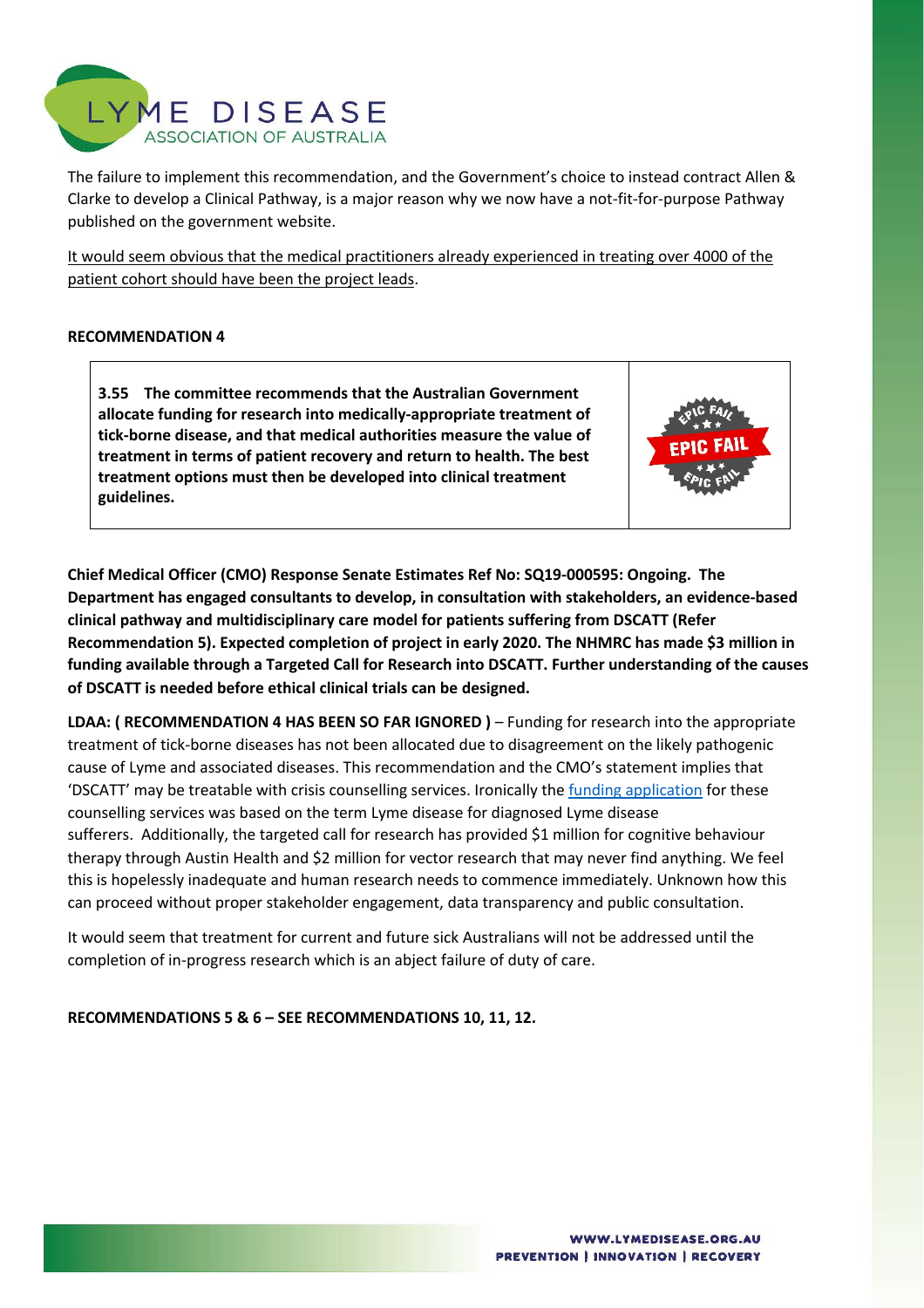

### **RECOMMENDATION 7**

**3.58 The committee recommends that the Australian Government Department of Health urgently undertake an epidemiological assessment of the prevalence of suspected tick-borne illness in Australia, the process and findings of which are to be made publicly available.**



**Chief Medical Officer (CMO) Response Senate Estimates Ref No: SQ19-000595: Progressing. The Department has commenced exploring future projects which will contribute to the epidemiological evidence and prevalence of suspected tick-borne illness and the impact on human health in Australia. The Department notes the great difficulty in doing epidemiological surveys for conditions without a clear case definition.**

**LDAA: ( RECOMMENDATION 7 HAS BEEN SO FAR IGNORED )** – An epidemiological assessment of the prevalence of suspected tick-borne illness in Australia has not been undertaken due to disagreement on the likely cause of Lyme and associated diseases. This is avoidance at best. An epidemiological study based on a case definition by consulting experienced treating doctors from ACIIDS that have so far treated over 4000 Australian patients could be rapidly expedited by a government or contract agency given the funding.

Further international experts with no less than 100 times the clinical experience of Australian doctors at diagnosing and treating tick-borne illness have been standing by and have offered their support to assist these research projects with their expertise. This expertise and advice has been uniquely ignored in the tick-borne disease group where collaboration like this would likely be embraced in another disease group such as cancer.

The government has the tools but appears to have no willingness. An epidemiological study would likely demonstrate a much higher quantity of positive testing than is currently being reported, then proper consultation can commence with the stakeholder community about how large the problem really is with funding allocated accordingly. We also believe practitioners and pathologists do not have a clear understanding of test interpretation and do not address the presenting clinical picture of the patient.

The CSIRO host biomarker project includes the formation of a DSCATT biobank and the answer to Question on Notice 264 from the 27 October 2020 Budget Estimates advises that this addresses recommendation 7.

The LDAA's expectation of an epidemiological assessment is that it would be based on known criteria in relation to diseases of interest; incidence, prevalence, burden of disease, cost of illness and a much wider assessment than it seems the CSIRO study will be able to provide.

At a minimum, the patient Senate Submissions should have been subject to careful analysis as they are the most extensive source of evidence on record.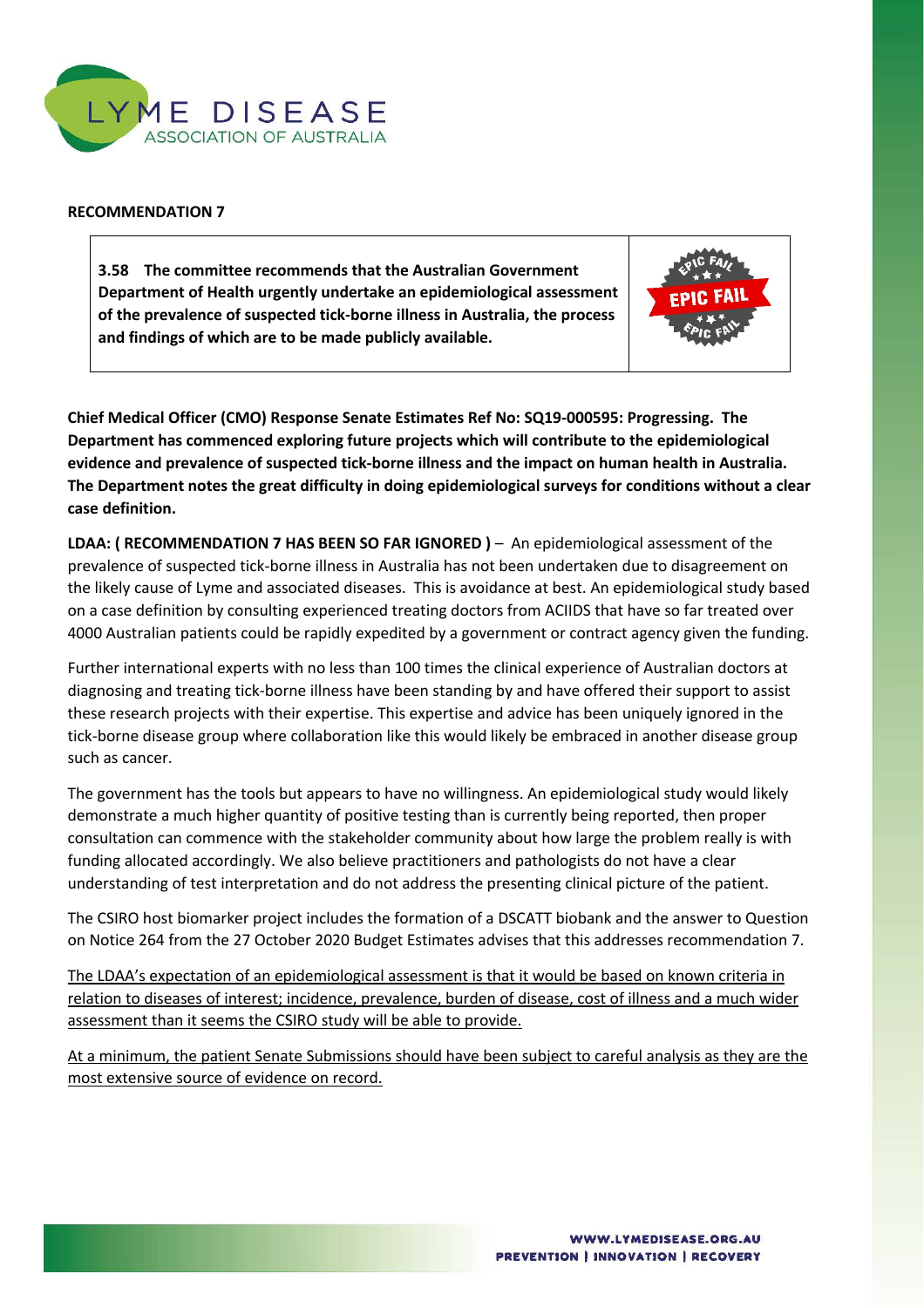

#### **RECOMMENDATION 8**

**3.59 The committee recommends that the Australian Government Department of Health establish the prevalence and geographical distribution of overseas-acquired Lyme disease in Australia.**



**Chief Medical Officer (CMO) Response Senate Estimates Ref No: SQ19-000595: Progressing. Collecting epidemiological data on overseas acquired Lyme disease would be best achieved if overseas-acquired Lyme disease was nationally notifiable. Lyme disease has previously been considered by national public health experts twice for inclusion in the Australian National Notifiable Diseases List, however, on both occasions, the criteria for inclusion were not met. As an alternative to collecting epidemiological data, the Australian Government, through the Department of Health, has published a guideline on overseasacquired Lyme disease, which is publicly available. The Department recognises that many medical practitioners are not familiar with overseas-acquired Lyme disease and will undertake an education and awareness-raising endeavour to inform Australian medical practitioners of the importance of recognising overseas-acquired Lyme disease.**

**LDAA: ( RECOMMENDATION 8 HAS BEEN SO FAR IGNORED )** – The recommendation to establish the prevalence and distribution of overseas-acquired Lyme disease in Australia has been ignored. We would like to see absolute data transparency on the table. The minimum for this would be transparency of positive overseas acquired test results by including overseas acquired and locally acquired Lyme disease as a notifiable illness. It is unknown how this can proceed without proper stakeholder engagement, data transparency and public consultation.

### **RECOMMENDATION 9**

**3.60 The committee recommends that Australian medical authorities and practitioners addressing suspected tick-borne illness:**

- **consistently adopt a patient-centric approach that focusses on individual patient symptoms, rather than a disease label; and**
- **remove 'chronic Lyme disease', 'Lyme-like illness' and similar 'Lyme' phrases from diagnostic discussions.**

**Chief Medical Officer (CMO) Response Senate Estimates Ref No: SQ19-000595: Ongoing. The Department has published two position statements, one on Lyme disease in Australia and one on DSCATT, to assist with differentiating between the two, and to acknowledge some of the difficulties being experienced by patients. The position statements are available on the Department's website. The Department has engaged consultants to develop, in consultation with stakeholders, an evidence-based clinical pathway and multidisciplinary care model for patients suffering from DSCATT (Refer** 

FAI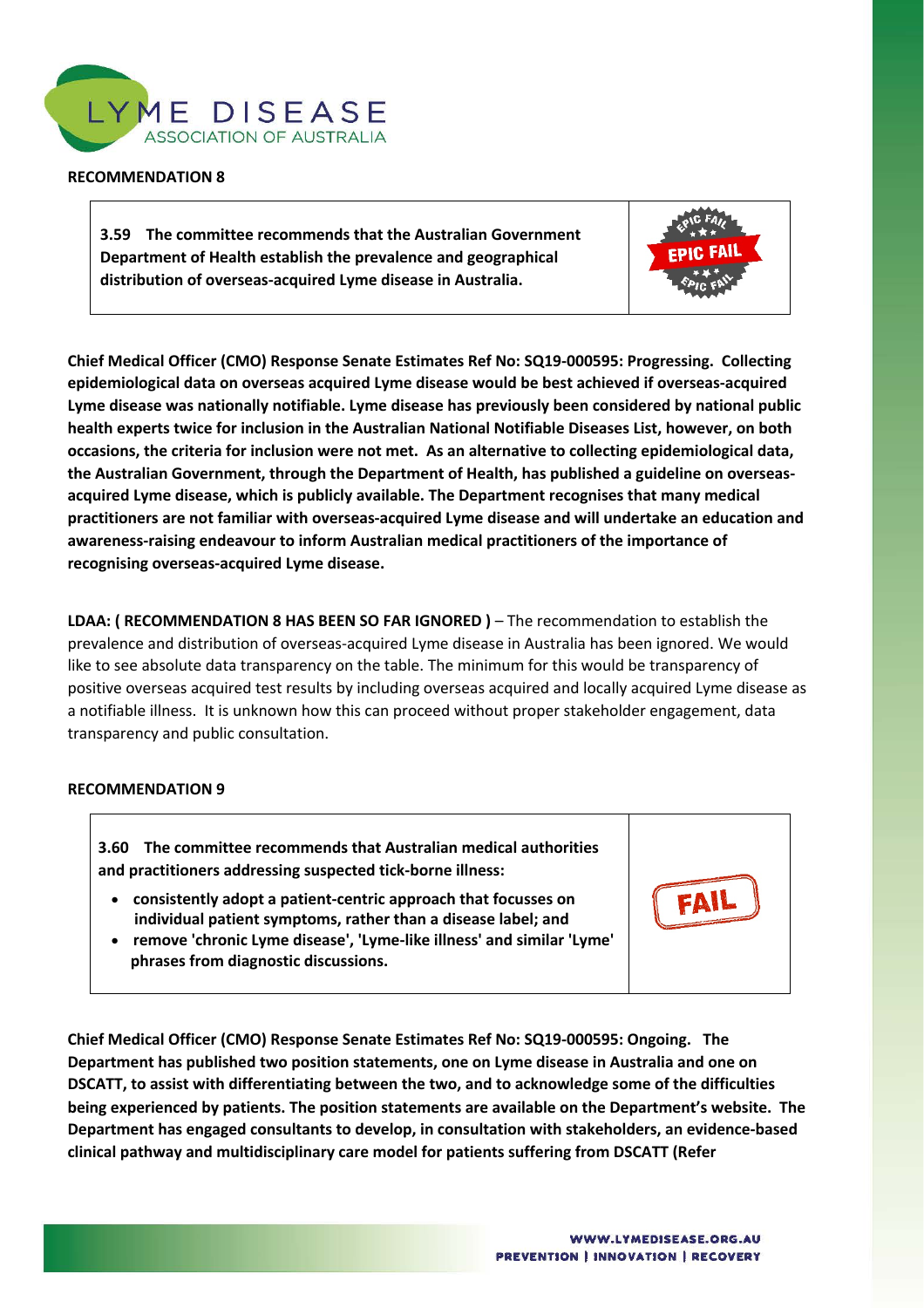

## **Recommendation 5). The Department continues to promote the term DSCATT which has also been adopted by the NHMRC and CSIRO.**

**LDAA:** The flawed Department of Health Position Statements are factually incorrect, therefore irrational, illogical misleading and contradictory. The term DSCATT is not acceptable by international standards as a disease label, health problem or diagnostic code  $12, 13$ . It further adds to stigma and is diversionary and insulting to those that have been diagnosed with Australian acquired Lyme disease or relapsing fever Borreliosis and should be abandoned. It is unknown how this can proceed without proper stakeholder engagement, data transparency and public consultation.

The LDAA has chosen to adopt the international definition of Lyme and associated diseases, meaning a constellation infection of multiple species of Borrelia and associated co-infections from ticks and other vectors.

Irrespective of the name the Government uses, it refuses to adopt a patient-centric approach that focuses on individual patient symptoms and/or test results, rather than a disease label. Patients are now even more irrelevant than several years ago.

In recent years, the discouragement of over-servicing patients with tests and diagnostics has resulted in chronically ill patients becoming even more likely to remain medically unexplored and medically unexplained.

This sector of patients suffers from a gross under-servicing in relation to tests as diagnostics and monitoring.

### **RECOMMENDATIONS 5, 6 AND 10, 11, 12.**

### **Recommendation 5**

**3.56 The committee recommends that the Australian Government Department of Health facilitate, as a matter of urgency, a summit to develop a cooperative framework which can accommodate patient and medical needs with the objective of establishing a multidisciplinary approach to addressing tick-borne illness across all jurisdictions.**

### **Recommendation 6**

**3.57 The committee recommends that federal, state and territory health agencies, through the Council of Australian Governments Health Council, develop a consistent, national approach to addressing tick-borne illness.**

#### **Recommendation 10**

**3.61 The committee recommends that, to help the referral of patients for guided and comprehensive pathology testing, medical practitioners work with pathologists, especially microbiologists, immunologists,**

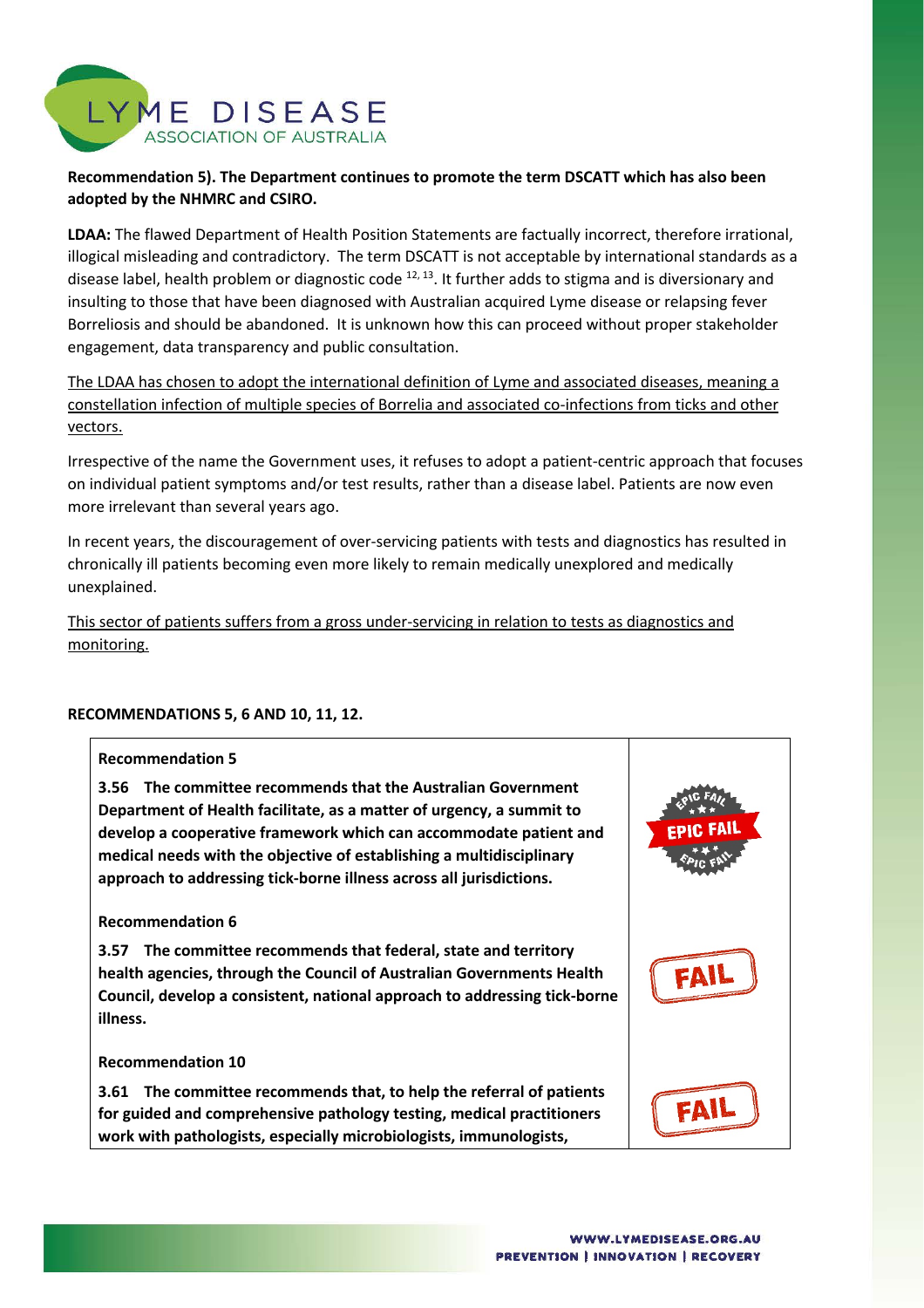

**chemical pathologists and hæmatologists to optimise diagnostic testing for each patient.** 

### **Recommendation 11**

**3.62 The committee recommends that the Australian Government Department of Health work closely with the Australian Medical Association and Royal Australian College of General Practitioners to ensure that general practitioners have a better understanding of how to treat patients who present with complex symptoms.**

### **Recommendation 12**

**3.63 The committee recommends that treatment guidelines developed by Australian medical authorities emphasise the importance of a multidisciplinary, case conference approach to patient care, involving consultation between general practitioners and specialists with expertise in neurology, psychiatry, rheumatology, immunology, infectious diseases and microbiology.**

**Chief Medical Officer (CMO) Response Senate Estimates Ref No: SQ19-000595: Ongoing/Progressing. The Department is supporting this recommendation through the development of an evidence-based clinical pathway and multidisciplinary care model for patients suffering from DSCATT (Refers to Recommendation 5 for each)**

**LDAA:** Instead of adhering to the recommendations, the Government commissioned consultants, Allen and Clarke, to liaise with stakeholders and develop a national Clinical Pathway, with a multidisciplinary approach to DSCATT patient care.

The value of this contract is \$526,091 and it was published in March 2021, completely failing sick Australians and rejected by international Lyme scientists, experienced clinicians and every advocacy group.

Funds were allocated to a small boutique consultancy to develop a DSCATT education program and additional funds to Allen and Clarke to complete and finalise the educational materials. The combined value of this project is \$310,833.

The educational materials are based on the rejected Clinical Pathway, so are inadequate.

These projects do not take seriously the significant clinical evidence that strongly implies DSCATT patients are suffering from a tick-borne illness.

There has been no diagnosis data transparency, public consultation or stakeholder engagement on these projects, with key expert consultant and patient stakeholder feedback categorically ignored. The time between the distribution of the draft Pathway and the close of the consultation period was not sufficient for patient stakeholders to attempt a complete re-write of the Pathway, especially without the literature review which remained unpublished.

FAI

FAII